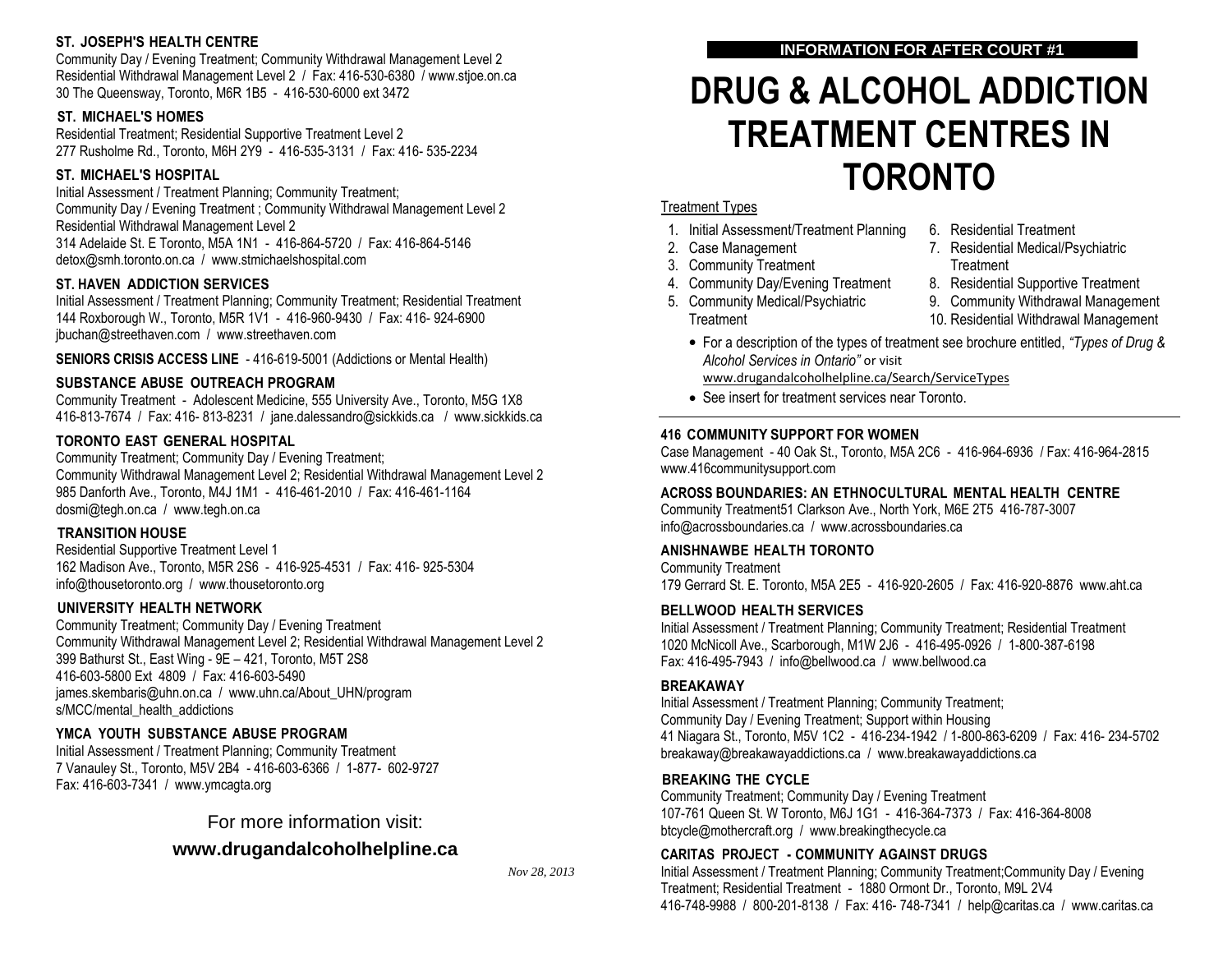#### **CENTRE FOR ADDICTION AND MENTAL HEALTH**

Initial Assessment / Treatment Planning; Community Treatment; Community Day / Evening Treatment; Residential Withdrawal Management Level 3; Residential Treatment 33 Russell St., Toronto, M5S 2S1 / 416-535-8501 / 1-800-463-2338 / Fax: 416-595-6023 gambling@camh.net / www.camh.ca

#### **CITY OF TORONTO - THE WORKS**

Case Management - 277 Victoria St., Main Floor, Toronto, M5B 1W2 - 416-392-0521

#### **COMMUNITY OUTREACH PROGRAMS IN ADDICTIONS**

Initial Assessment / Treatment Planning; Community Treatment; Support within Housing 200-49 Bathurst St., Toronto, M5V 2P2 - 416-516-2982 Ext 221 / Fax: 416- 516-2984 admin@copacommunity.ca / www.copacommunity.ca

#### **CORNER DROP-IN**

Initial Assessment / Treatment Planning; Community; Treatment Support within Housing 91 Bellevue Ave., Toronto, M5T 2N8 - 416-964-8747 Ext 261 / Fax: 416-966-2178 wmark@ststephenshouse.com / www.sschto.ca

#### **EAST METRO YOUTH SERVICES**

Initial Assessment / Treatment Planning; Community Treatment; Community Day / Evening Treatment; Residential Treatment 200-1200 Markham Rd., Scarborough ON M1H 3C3 - 416-438-3697 / Fax: 416-438-7424 emys@emys.on.c[a](http://www.emys.on.ca/) / www.emys.on.ca

#### **ELIZABETH FRY SOCIETY OF TORONTO**

Initial Assessment / Treatment Planning; Community Treatment 215 Wellesley St. E. Toronto, M4X 1G1 - 416-924-3708 / Fax: 416- 924-3367 drugalcoholprog@efrytoronto.org / info@efrytoronto.org www.efrytoronto.org

#### **FRED VICTOR CENTRE**

Support within Housing - 59 Adelaide St. E. 6th Floor, Toronto, M5C 1K6 416-364-8228 / Fax: 416- 364-4728 / [www.fredvictor.org](http://www.fredvictor.org/)

#### **GEORGE HULL CENTRE FOR CHILDREN AND FAMILIES**

Community Day / Evening Treatment 600 The East Mall, 3rd Floor, Toronto, M9B 4B1 - 416-622-8833 / Fax: 416- 622-7068 reachus@georgehullcentre.on.ca [/](http://www.georgehullcentre.on.ca/) www.georgehullcentre.on.ca

#### **GOOD SHEPHERD NON-PROFIT HOMES**

Support within Housing - 315-550 Queen St. E., Toronto, M5A 1V2 - 416-203-2711 [info@goodshepherdcentres.ca w](mailto:info@goodshepherdcentres.ca?subject=From%20the%20Good%20Shepherd%20Website)ww.goodshepherdcentres.ca

#### **HOSPICE TORONTO -** Community Treatment Commerce Court North, 1102-25 King St. W. Toronto, M5L 1G1 - 416-364-1666 Fax: 416- 364-2231 / www.hospicetoronto.ca

**HUMBER RIVER REGIONAL HOSPITAL** (Mental Health & Addictions Program) Initial Assessment / Treatment Planning; Community Treatment; Community Day / Evening Treatment; Residential Withdrawal Management Level 3 2175 Keele St., Toronto, M6M 3Z4 - 416-658-2022 / Fax: 416-658-2074 / www.hrrh.on.ca

#### **INGLES HOUSE**

Residential Supportive Treatment Level 1; Support within Housing 301-205 Richmond St. W., Toronto, M5V 1V3 - 416-537-0001 / Fax: 416-979-3028 [www.loftcs.org](http://www.loftcs.org/)

#### **JEAN TWEED CENTRE Addiction #1**

Initial Assessment / Treatment Planning; Community Treatment; Community Day / Evening Treatment; Residential Treatment; Support within Housing 215 Evans Ave., Toronto, M8Z 1J5 - 416-255-7359 ext 222 / Fax: 416- 255-9021 [info@jeantweed.com](mailto:info@jeantweed.com) / [www.jeantweed.com](http://www.jeantweed.com/)

#### **JOHN HOWARD SOCIETY OF TORONTO**

Community Treatment 60 Wellesley St. W., Toronto, M5S 3L2 - 416-925-4386 / Fax: 416- 925-9112

#### **MAINSTAY HOUSING, TENANT AND MEMBER SERVICES**

Support within Housing 150-550 Queen St. E. Toronto, M5A 1V2 - 416-703-9266 / Fax: 416-703-9265 [info@mainstayhousing.ca](mailto:info@mainstayhousing.ca) / www.mainstayhousing.ca

#### **NATIVE MEN'S RESIDENCE**

Community Treatment; Residential Supportive Treatment Level 1 26 Vaughan Rd., Toronto, M6G 2N1 - 416-652-0334 / Fax: 416- 652-3138 [general@nameres.org](mailto:general@nameres.org) / [www.nameres.org](http://www.nameres.org/)

#### **NORTH YORK GENERAL HOSPITAL- Branson Site (**Substance Abuse Program)

Initial Assessment / Treatment Planning; Community Treatment 235-555 Finch Ave. W., Unit 2 Centre, Toronto, M2K 1N5 416-635-2437 / Fax: 416- 635-2441 / bformusa@nygh.on.ca / www.nygh.on.ca

#### **ONTARIO FEDERATION OF INDIAN FRIENDSHIP CENTRES**

Initial Assessment / Treatment Planning; Community Treatment Branson 219 Front St. E. Toronto, M5A 1E8 - 416-956-7575 / 1- 800- 772-9291 Fax: 416- 956-7577 / unfcexecdir@jam21.n[et](http://www.ofifc.org/) www.ofifc.org

#### **PINE RIVER INSTITUTE**

Residential Treatment 2 St. Clair Ave. E., Toronto, M4T 2T5 - 416-955-1453 / Fax: 416- 955-1652 info@pineriverinstitute.com / www.pineriverinstitute.com

#### **RENASCENT CENTRES**

Initial Assessment / Treatment Planning; Community Treatment; Residential Treatment 38 Isabella St., Toronto, M4Y 1N1 416-927-1202 / 1-866-232-1212 / Fax: 416- 927-0363 / info@renascent.c[a](http://www.renascent.ca/) / www.renascent.ca

#### **SALVATION ARMY**

Initial Assessment / Treatment Planning; Community Treatment Community Day / Evening Treatment; Residential Treatment 160 Jarvis St. Toronto, M5B 2R5 / torontoharbourlight.ca Harbour Light (Men) - 416-363-5496 / Turning Point (Men) - 416-366-2733 (135 Sherbourne St.) Homestead (Women) - 416-921-0953 (78 Admiral Rd.) / information@salvationarmyhomestead.org www.salvationarmy.ca

#### **SCARBOROUGH HOSPITAL**

Community Treatment - 301-2425 Eglinton Ave. E., Scarborough ON M1K 5G8 416-431-8248 / Fax: 416-759-5162 / www.tsh.to

#### **SOCIETY OF ST. VINCENT DE PAUL, TORONTO CENTRALCOUNCIL**

Residential Supportive Treatment Level 1; Support within Housing 240 Church St., Toronto, M5B 1Z2 - 416-364-5577 Ext 25 / Fax: 416- 364-2055 info@svdptoronto.org / www.svdptoronto.ca